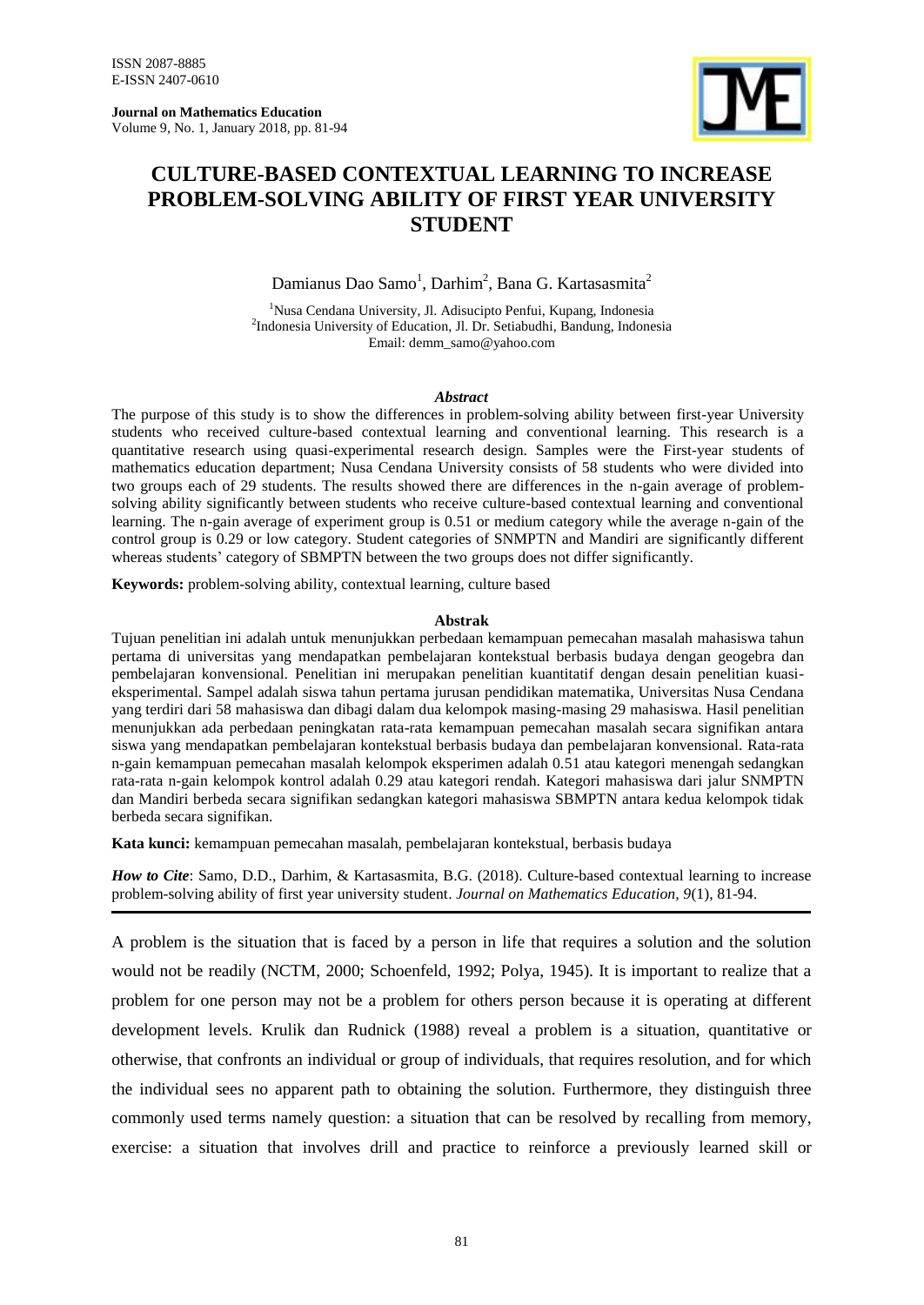algorithm, and problem: a situation that requires thought and a synthesis of previously learned knowledge to resolve.

A question that is a problem for a person if:

- 1. Relative, depending on the situation and condition of someone who deals with it,
- 2. Cannot be resolved directly with routine procedures but still allow the person to get it done through data selection information and the organization of its concepts,
- 3. It is understood, meaning that a question in a particular field will be an issue only for those studying or working in these fields (Prihandoko, 2006).

Learning mathematics is to learn to solve problems. The term "problem-solving" refers to mathematical tasks that have the potential to provide intellectual challenges for enhancing students' mathematical understanding and development (NCTM, 2010). These conditions allow for mathematics is a human life activity. Problem-solving is a major focus of the learning of mathematics today after ignored longer. Mathematics is considered different with the students' daily life activities. One of the mathematics learning objectives in curriculum 2006 is to solve the problems that include the ability to understand the problem, devise a mathematical model, solve the model and interpret the obtained solution. Solving problems is not only a goal of learning mathematics but also a major means of doing so. It is an integral part of mathematics, not an isolated piece of the mathematics program. Students require frequent opportunities to formulate, grapple with, and solve complex problems that involve a significant amount of effort. They are encouraged to reflect on their thinking during the problem-solving process so that they can apply and adapt the strategies they develop to other problems and in other contexts. By solving mathematical problems, students acquire ways of thinking, habits of persistence and curiosity, and confidence in unfamiliar situations that serve them well outside the mathematics classroom (NCTM, 2000).

The problem-solving ability that is developed today is not only focused on middle school level but also at the higher education level. In analytic geometry lessons recent years, the mathematical problem-solving ability of first-year university students is low. This condition was caused the attention of learning activities did not in the student"s cognitive development. The first, "transitional" year of a mathematics program at a research-intensive university aims to deepen understandings of the transition to "advanced mathematical thinking", or in effect, "rigor and proof (Jooganah & Williams, 2010). The first year is an adaptation period to be successful at advanced levels. Learning activities are more focused on the delivery of teaching materials and student independent work will bring them into university learning situation at the university which emphasizes advanced mathematical thinking since the first year. The erroneous treat from the students' adaptation process tends to be more severe. Students experience learning as a pressure on the cognitive processes that result in the inability to solve the problem properly.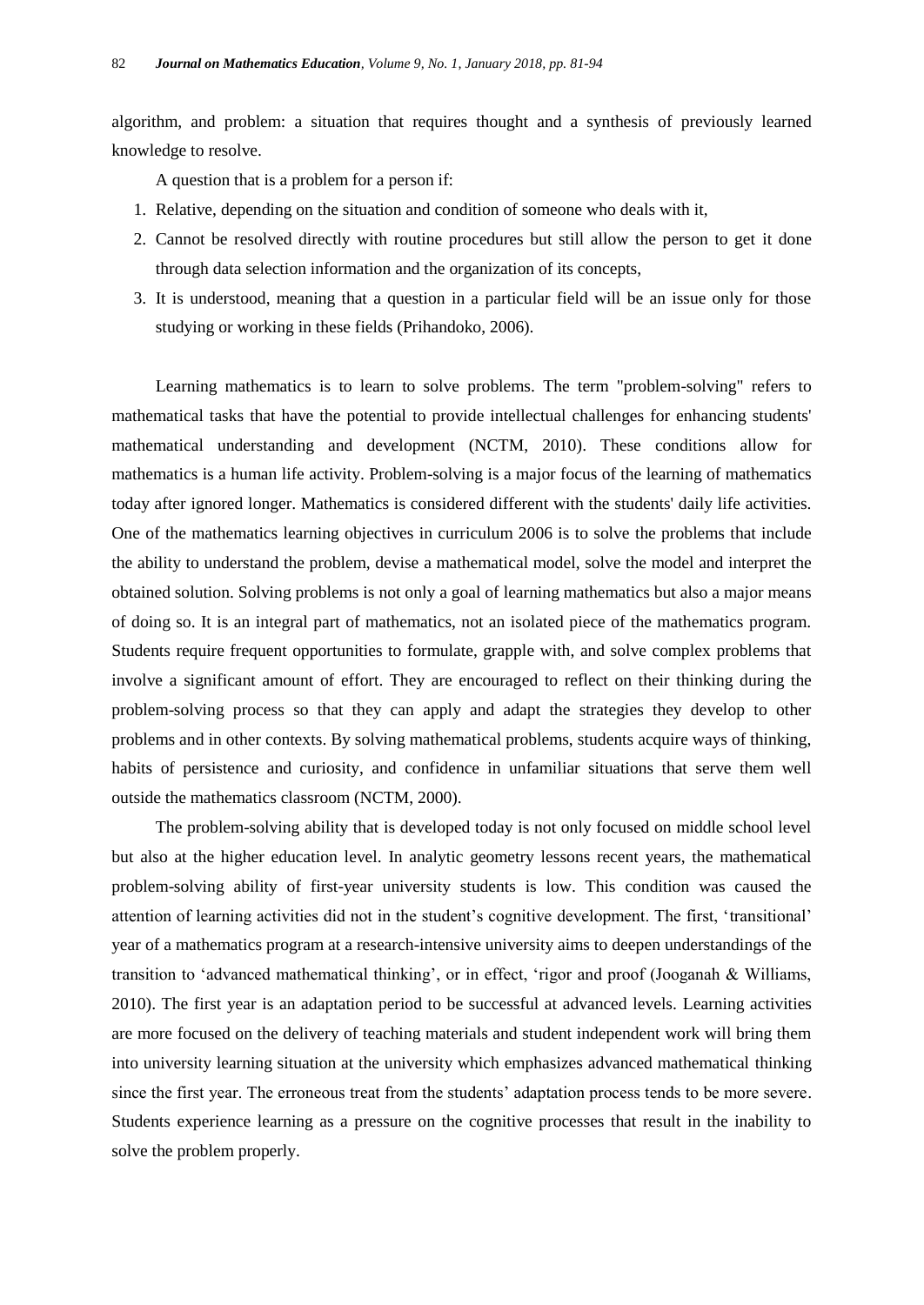The first-year university is a period of transition. Theoretically, the transition requires very good bridges between mathematics middle school level and mathematics at university. One link in the transition process is a learning activity that corresponds with the needs of the students. Such links are indicated treatment that is still characterized by middle school level learning but with a focus on developing problem-solving ability appropriate university level. This learning can be done with contextual teaching and learning. Contextual teaching and learning is a learning which links the material with the real-world context of students" everyday life either within family, community, environment, and the world of work so that students are able to make connections between knowledge possessed by its application in everyday life. There are eight main components of contextual teaching and learning: 1) making meaningful connections, 2) doing significant work, 3) self-regulated learning, 4) collaborating, 5) critical and creative thinking, 6) nurturing the individual, 7) reaching high standards, and 8) authentic assessment Johnson (2002)

The contextual learning indicates the learning activities are experienced as part of life. This condition is in accordance with the demands of today learning that learning begins with observing the activities that are part of a scientific approach. Curriculum 2013 has given a space widely to accommodate the contextual problems as the introduction of learning activities also tests of indicators achievement. So far, contextual learning has been applied in learning with contextual aspects in general and not accommodated the richness of Indonesian culture. The researcher tries to integrate culture in contextual learning activities in the analytic geometry subject named culture based contextual learning. Culture-based contextual learning on this study begins with an identification of mathematics aspect in the East Nusa Tenggara culture. The mathematics aspects are studied in the form of a simple mathematical aspect or higher-level mathematics aspects that practiced by certain cultural groups. Based on the above background, the purpose of this study is to show the differences in problem-solving ability between first-year University students who received culture-based contextual learning and conventional learning.

#### **METHOD**

This research is a quantitative study with a quasi-experimental design. Samples are the firstyear students of Mathematics Education Department of Nusa Cendana University which consist of 58 students who were divided into two groups with details of a group culture-based contextual learning consists of 29 students and a group of conventional learning consists of 29 students. The research variables consist of the independent variable, dependent variable, and control variable. Independent variables are culture-based contextual learning and conventional learning. The dependent variable is problem-solving ability. The control variable is the state university entry requirements consists of SBMPTN, SNMPTN, and Mandiri. Pretest and post test data were analyzed by Mann-Whitney U Test, t-Test, and two-way ANOVA. The experiment group was taught by culture-based contextual learning with the details of mathematics aspects and cultural are seen in Table 1.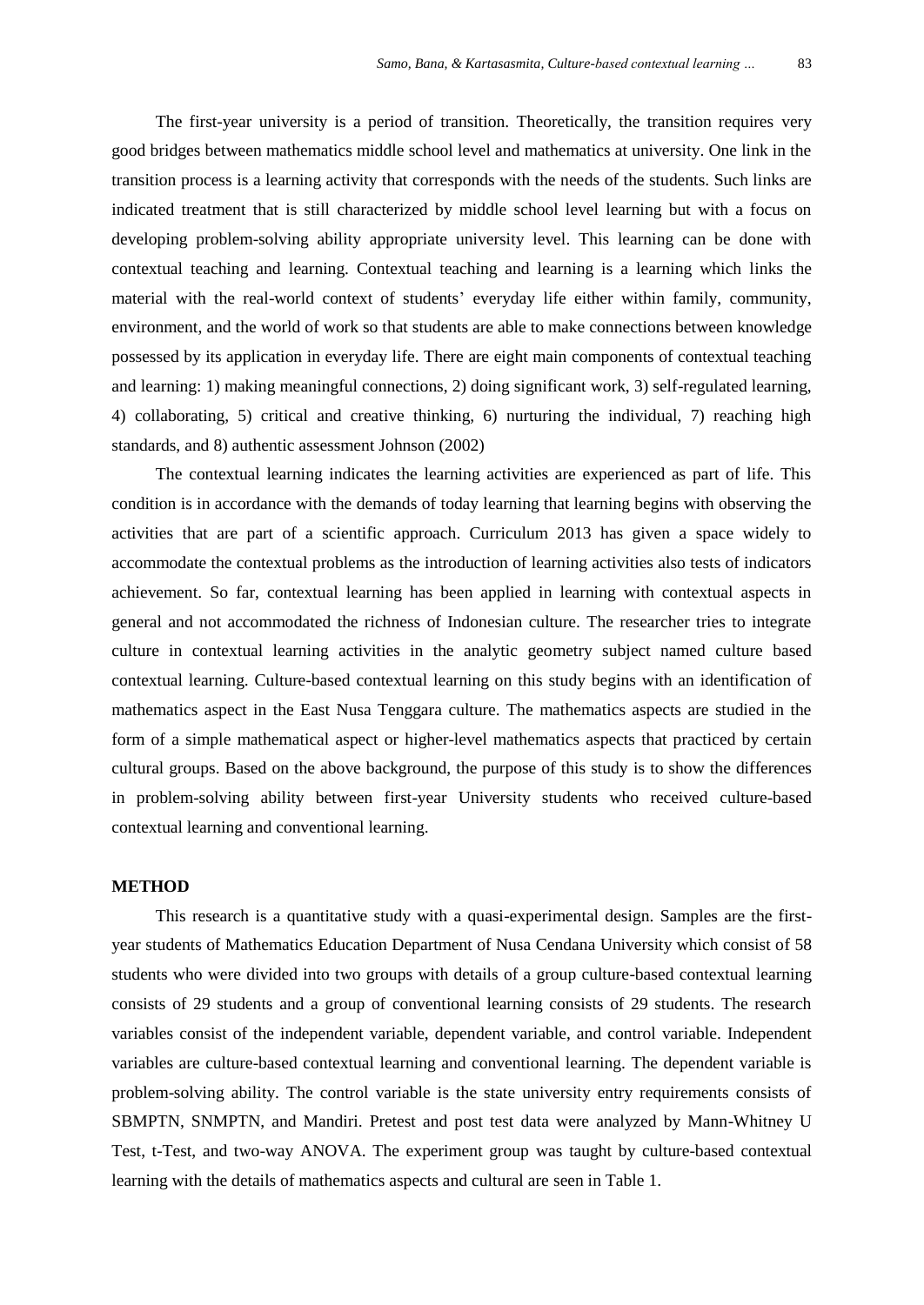| <b>Table 1.</b> Mathematics aspects and culture |                                                                                                               |                                                                                   |  |  |  |  |  |  |
|-------------------------------------------------|---------------------------------------------------------------------------------------------------------------|-----------------------------------------------------------------------------------|--|--|--|--|--|--|
| <b>Material</b>                                 | <b>Culture and its description</b>                                                                            |                                                                                   |  |  |  |  |  |  |
| <b>Circle</b>                                   | Mbaru Niang is a traditional stilt house in the village of Wae Rebo, Flores which                             |                                                                                   |  |  |  |  |  |  |
|                                                 |                                                                                                               | has a conical shape and has 5 floors with the diameter of each floor are 11m, 9m, |  |  |  |  |  |  |
|                                                 |                                                                                                               | 6m, 3m, and 1.8m. The high of <i>Mbaru Niang</i> is 15m and                       |  |  |  |  |  |  |
|                                                 |                                                                                                               | have 9 main pole pieces are arranged at regular intervals, as                     |  |  |  |  |  |  |
|                                                 |                                                                                                               | well as the supporting pillars are arranged in a regular                          |  |  |  |  |  |  |
|                                                 | (Source; Antar, 2010)                                                                                         | pattern in accordance with the diameter of the floor                              |  |  |  |  |  |  |
|                                                 | The traditional house in the Kaenbaun TTU village is called Ume Kbubu.                                        |                                                                                   |  |  |  |  |  |  |
|                                                 |                                                                                                               | Ume means<br>house<br>and Kbubu mean<br>circle.<br>So                             |  |  |  |  |  |  |
|                                                 | Ume Kbubu is a circle house ancestral or is often called the                                                  |                                                                                   |  |  |  |  |  |  |
|                                                 |                                                                                                               | mother home. The floor is circular with Ni Enaf as the                            |  |  |  |  |  |  |
|                                                 | center. The radius of the largest 6m. Total timber<br>supporting customized home with a diameter of floor Ume |                                                                                   |  |  |  |  |  |  |
|                                                 |                                                                                                               |                                                                                   |  |  |  |  |  |  |
|                                                 | (Source; Lake, 2014)                                                                                          | Kbubu.                                                                            |  |  |  |  |  |  |
| <b>Ellipse</b>                                  | Sonaf is a traditional building in the Maslete TTU village. There are two types of                            |                                                                                   |  |  |  |  |  |  |
|                                                 |                                                                                                               | Sonaf namely Sonaf Son Liu Nis None and Sonaf Son Liu Tusala. Sonaf Son Liu       |  |  |  |  |  |  |
|                                                 | Nis None is a residential building of King/Royal Palace is                                                    |                                                                                   |  |  |  |  |  |  |
|                                                 |                                                                                                               | also called Sonaf Bikomi. Sonaf building is a non-stage                           |  |  |  |  |  |  |
|                                                 |                                                                                                               | building with an elliptical floor and has $\pm$ 3.5 m radius                      |  |  |  |  |  |  |
|                                                 | minor and major radius $\pm$ 4.65 m. The high of Sonaf is 5 m.                                                |                                                                                   |  |  |  |  |  |  |
|                                                 | (Source; Nugrahaeni & Suprijanto, 2010)                                                                       |                                                                                   |  |  |  |  |  |  |
|                                                 |                                                                                                               | Ammu Hawu Rahi is a one of the traditional building of                            |  |  |  |  |  |  |
|                                                 |                                                                                                               | Sabu that often referred to as Ammu Hawu or Sabu                                  |  |  |  |  |  |  |
|                                                 |                                                                                                               | House. Horizontal cross section of the structure                                  |  |  |  |  |  |  |
|                                                 |                                                                                                               | is elliptical with two decks.                                                     |  |  |  |  |  |  |
|                                                 | (Source; Kapilawi, 2015)                                                                                      |                                                                                   |  |  |  |  |  |  |
| Parabola                                        |                                                                                                               | Sasando is a stringed musical instrument played by                                |  |  |  |  |  |  |
|                                                 |                                                                                                               | plucking. Sasando has a unique form and different from                            |  |  |  |  |  |  |
|                                                 |                                                                                                               | other stringed instruments in which it looks like a parabola.                     |  |  |  |  |  |  |
|                                                 |                                                                                                               | The main part of Sasando is a long tubular made of special                        |  |  |  |  |  |  |
|                                                 |                                                                                                               | bamboo. Sasando size varies slightly but most small                               |  |  |  |  |  |  |

bamboo middle usually measuring 40 cm.

Table 1. Mathematics aspects and culture

(Source; Wikipedia)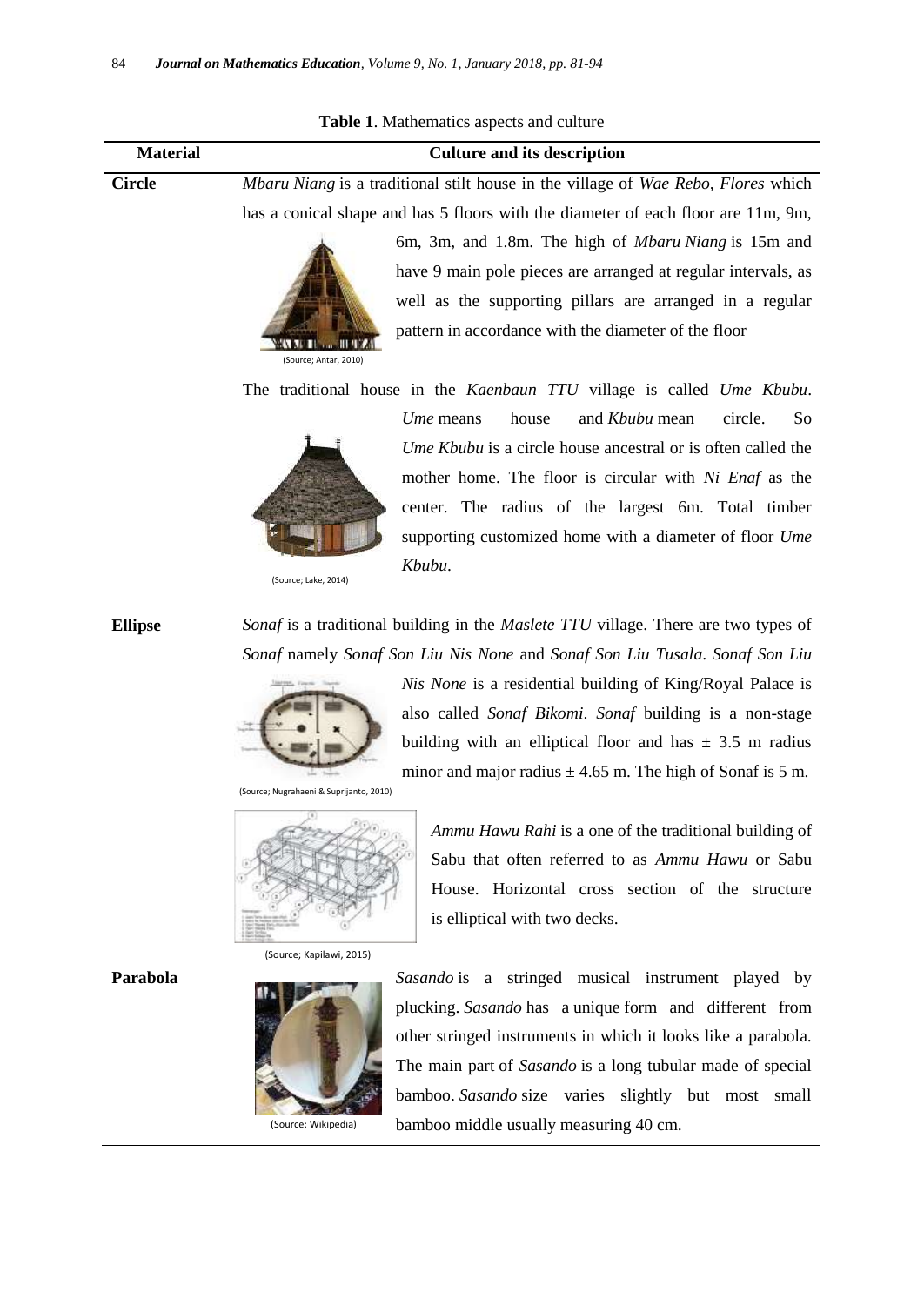#### **RESULT AND DISCUSSION**

In this section, I would describe classroom learning activities, the results problem-solving ability pretest and posttest, learning activities observations, student response and result discussion.

## *Description of learning activities*

Phases of culture-based contextual learning activities (experiment group) starting with present the contextual problem. Presentation of contextual problems can be displayed in pictures, stories, videos and more with the various problems that enable student to review their activities to think critical, analytic and creative. The second phase is presentation some questions that provokes and activate students' thinking skills. Questions are emphases on critical and analytic thinking abilities. After this phase, problem-solving discussion activities begin. Students solve the problem individually and groups and then presentation and reflection.

## *Problem-solving results*

The pretest and posttest results of problem-solving ability in both classrooms based on learning groups and students" category are presented in Table 2.

| Group             | Category      | n  | <b>Pretest</b> | <b>Posttest</b> | n-gain | n-gain category |  |
|-------------------|---------------|----|----------------|-----------------|--------|-----------------|--|
|                   |               |    | average        | average         |        |                 |  |
| <b>Experiment</b> | <b>SBMPTN</b> | 10 | 10.33          | 54.50           | .52    | Medium          |  |
|                   | <b>SNMPTN</b> | 14 | 3.81           | 50.59           | .49    | <b>Medium</b>   |  |
|                   | Mandiri       | 5  | 1.33           | 53.67           | .53    | Medium          |  |
|                   | Total         | 29 | 5.63           | 47.13           | .51    | Medium          |  |
|                   | <b>SBMPTN</b> | 10 | 6.00           | 34.33           | .32    | <b>Medium</b>   |  |
| Control           | <b>SNMPTN</b> | 14 | 4.52           | 34.52           | .31    | Medium          |  |
|                   | Mandiri       | 5  | 1.33           | 24.00           | .23    | Low             |  |
|                   | Total         | 29 | 4.48           | 32.64           | .3     | Medium          |  |

**Table 2.** Pretest and posttest results of problem-solving ability

Based on the analysis, the n-gain average of the problem-solving ability of experiment group is higher than the control group. Review on the university entry requirements, n-gain average in SNMPTN and SBMPTN category are medium category except for the Mandiri category. Normality analysis of n-gain average is presented in Table 3.

The data normality test result of experiment group n-gain average with the Kolmogorov-Smirnov presents a probability value (sig.) =  $0.072$  or greater than 0.05, which means n-gain average of experiment group derived from a normally distributed population. The data normality test result of posttest control group presents a probability value (sig.) =  $0.001$  or less than 0.05, which means n-gain average of the control group derived from not normally distributed population.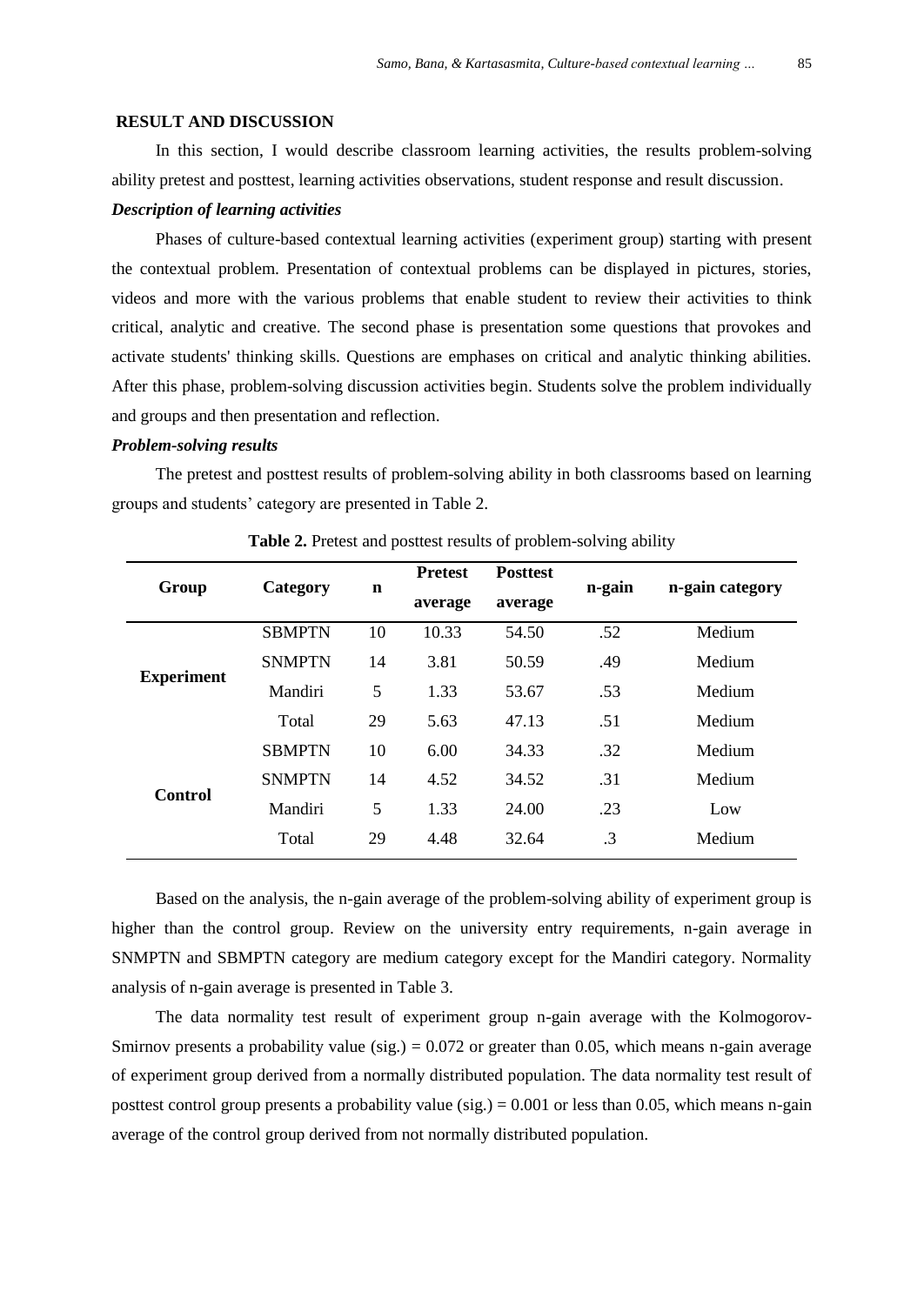| <b>Groups</b>     | <b>Categories</b> | n-gain<br>$\mathbf n$<br>test |       | <b>Normality</b> | Sig. | <b>Decision</b> |  |
|-------------------|-------------------|-------------------------------|-------|------------------|------|-----------------|--|
|                   | <b>SBMPTN</b>     | 10                            | 0.52  | .173<br>.200     |      | Normal          |  |
|                   | <b>SNMPTN</b>     | 14                            | 0.49  | .146             | .200 | <b>Normal</b>   |  |
| <b>Experiment</b> | Mandiri           | 5                             | 0.53  | .302             | .153 | Normal          |  |
|                   | Total             | 29                            | 0.51  | .155             | .072 | Normal          |  |
|                   | <b>SBMPTN</b>     | 10                            | 0.32  | .197             | .200 | <b>Normal</b>   |  |
|                   | <b>SNMPTN</b>     | 14                            | 0.31  | .295             | .002 | Not Normal      |  |
| Control           | Mandiri           | 5                             | 0.23  | .198             | .200 | Normal          |  |
|                   | Total             | 29                            | 0.298 | .227             | .001 | Not Normal      |  |

**Table 3**. Normality analysis of n-gain average

Based on the results, n-gain average difference analysis between the experiment group and control group use Mann-Whitney test. The difference test between the category of SBMPTN and Mandiri in both learning groups uses statistical t-tests, while test the difference category of SNMPTN in both learning groups use Mann-Whitney test. The result of n-gain average difference based on the reviews both groups and learning categories is presented in Table 4.

| <b>Groups</b>     | <b>Categories</b> | $\mathbf n$ | n-gain | <b>Normality</b><br>test | Sig. | <b>Decision</b> |  |
|-------------------|-------------------|-------------|--------|--------------------------|------|-----------------|--|
| <b>Experiment</b> | <b>SBMPTN</b>     | 10          | 0.52   | .173                     | .200 | Normal          |  |
|                   | <b>SNMPTN</b>     | 14          | 0.49   | .146                     | .200 | Normal          |  |
|                   | Mandiri           | 5           | 0.53   | .302                     | .153 | Normal          |  |
|                   | Total             | 29          | 0.51   | .155                     | .072 | Normal          |  |
| Control           | <b>SBMPTN</b>     | 10          | 0.32   | .197                     | .200 | Normal          |  |
|                   | <b>SNMPTN</b>     | 14          | 0.31   | .295                     | .002 | Not Normal      |  |
|                   | Mandiri           | 5           | 0.23   | .198                     | .200 | Normal          |  |
|                   | Total             | 29          | 0.298  | .227                     | .001 | Not Normal      |  |

**Table 4**. N-gain average difference

The probability value (Sig.) of n-gain average difference between experiment and control groups is greater than  $0.05$  so  $H_0$  is rejected, which means there is difference in the n-gain average of problem-solving ability significantly between students who receive culture based contextual learning and conventional learning or in other words the different treatment of learning that both groups give an effect of differing significantly towards problem-solving ability. From the data, students who have been taught with culture-based contextual learning have an n-gain average problem-solving ability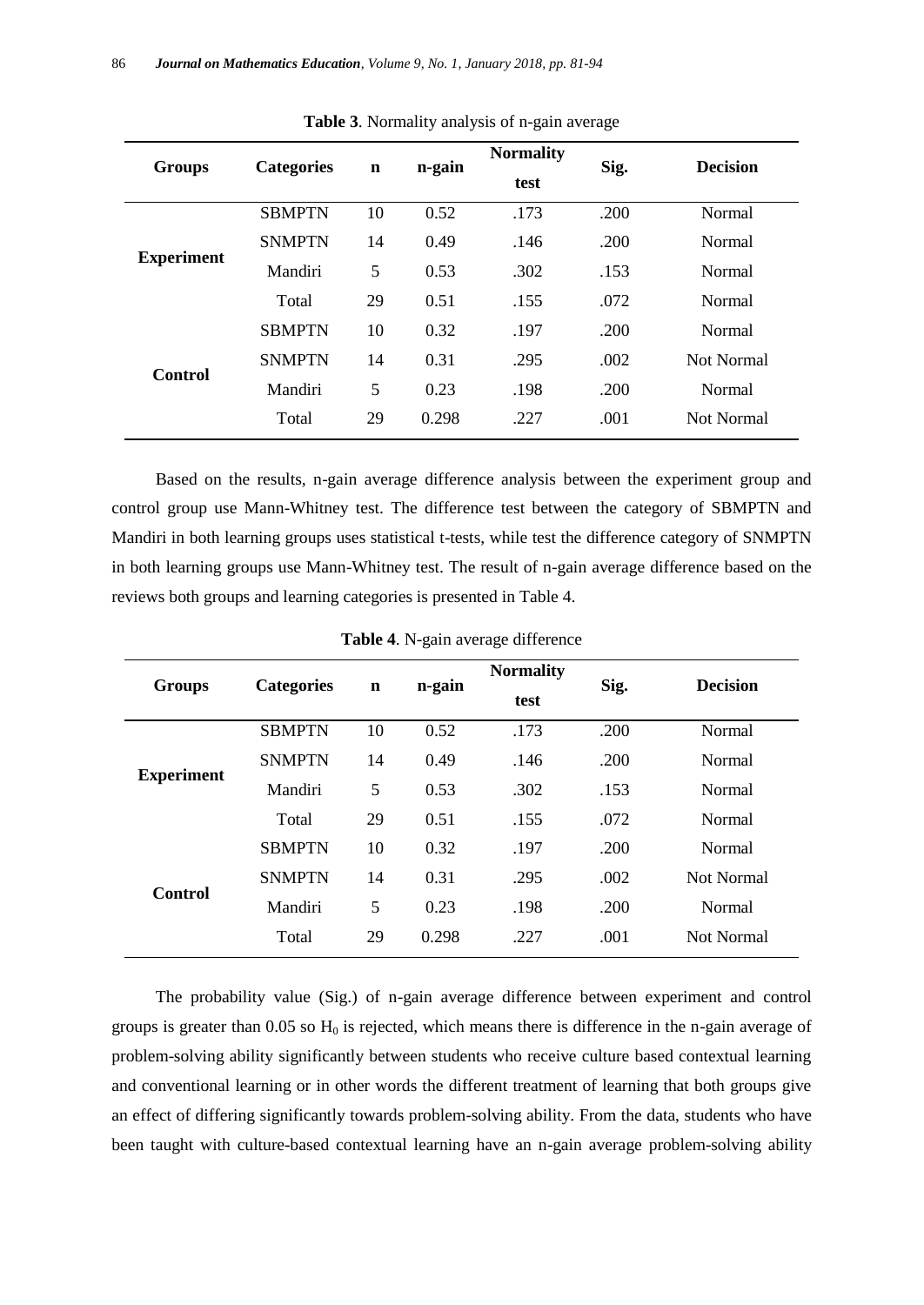higher than the conventional learning. From this description, it can be concluded that the culturebased contextual learning is effectively applied to increase the student's problem-solving ability.

Category of SNMPTN students between these two learning groups and category of Mandiri students between these two learning groups have n-gain average different significantly. Unlike the categories of SBMPTN between the two learning groups do not differ significantly. Two-way ANOVA test illustrates the interaction between the learning and university entry requirement categories and its effect on problem-solving ability are presented in Table 5.

| <b>Source</b>          | <b>Type III Sum</b><br>of Squares | df           | <b>Mean</b><br><b>Square</b> | F              | Sig. |
|------------------------|-----------------------------------|--------------|------------------------------|----------------|------|
| <b>Corrected Model</b> | .678 <sup>a</sup>                 | 5            | .136                         | 2.087          | .082 |
| Intercept              | 7.701                             | $\mathbf{1}$ | 7.701                        | 118.58         | .000 |
|                        |                                   |              |                              | $\overline{2}$ |      |
| Learning               | .641                              | $\mathbf{1}$ | .641                         | 9.865          | .003 |
| University entry       | .008                              | 2            | .004                         | .061           | .941 |
| Learning * university  | .029                              | 2            | .014                         | .222           | .801 |
| entry                  |                                   |              |                              |                |      |
| Error                  | 3.377                             | 52           | .065                         |                |      |
| Total                  | 13.480                            | 58           |                              |                |      |
| Corrected Total        | 4.055                             | 57           |                              |                |      |

**Table 5.** The interaction test of problem-solving ability n-gain average

a. R Squared  $= .167$  (Adjusted R Squared  $= .087$ )

In the learning factor effect, because the probability value (sig.)  $< 0.05$  then H<sub>0</sub> is rejected, which means there is an effect of learning factor toward the students' mathematics problem-solving ability. In the university entry requirements factor effect, because the probability value (sig.)  $> 0.05$ then  $H_0$  is accepted, which means there is no university entry requirements effect factor toward students' mathematics problem-solving ability. Furthermore, for the learning interactions and university entry requirements, because the probability value (sig.)  $> 0.05$  then H<sub>0</sub> is accepted, which means there is no interaction effect between the learning factor and the university entry requirements factors toward increase student mathematics problem-solving ability. The Figure 1 clarifies the interaction between the learning and university entry requirements category towards student's mathematics problem-solving ability.

Figure 1 shows the average increase problem-solving ability with categories, namely SNMPTN, SBMPTN, and Mandiri in relation to the two types of learning activities. There is no interaction between the two types of learning and third category of university entry requirements toward the increased problem-solving ability. The different of n-gain average of culture based contextual learning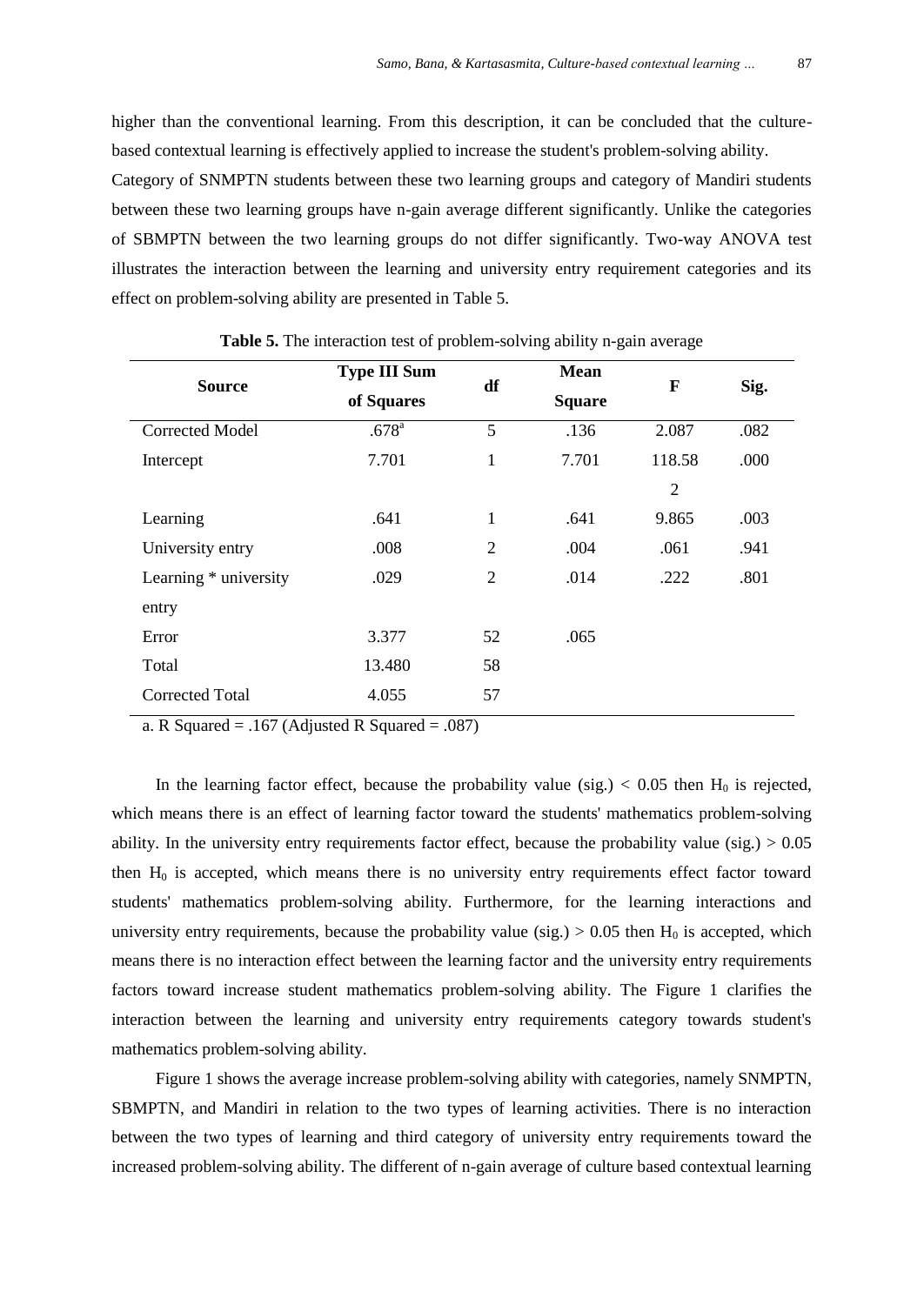and conventional learning is 0.3014, thus it can be said that the culture-based contextual learning more effectively used in learning for Mandiri students.



**Figure 1.** The interaction between the learning and university entry requirements

This research presents two important things, namely problem-solving and cultural integration into learning. Problem-solving activities are important things that are the goals of today's education, especially mathematics. According to Halmos (1980), problem-solving is "the heart of mathematics". As the heart of mathematics, then problem-solving has some goal i.e., improve students' willingness to try problems and improve their perseverance when solving problems, improve students' selfconcepts with respect to the abilities to solve problems and make students aware of the problemsolving strategies (Adoğdu & Ayaz, 2008).

The next important thing is cultural integration. Cultural aspects are closely related to the mathematical aspects. Nevertheless, many views express culture apart from science (Cobern, 1993). In this study, researchers conducted an exploration of regional culture and identified the mathematical aspects of the culture. Some aspects of the culture that researchers present have a mathematical value also show the progress and the complexity of the thinking way of cultural society.. The presentation of culture is a link between reality and formal mathematics. Approaching the teaching and learning of mathematics from a cultural standpoint serves a two-pronged purpose: It tends to build a bridge between the student's background knowledge, and the formal mathematics teaching and learning the student would encounter over several years in a typical school setting (Ezeife, 2002). In addition, according to D'Entremont (2015), mathematical concepts based on cultural perspectives allow students to not only reflect and appreciate their own culture, but also the culture and traditions of others. Culture is the prior knowledge that is closest to the students so starting mathematics learning with culture will enable their experience to engage in higher mathematical processes.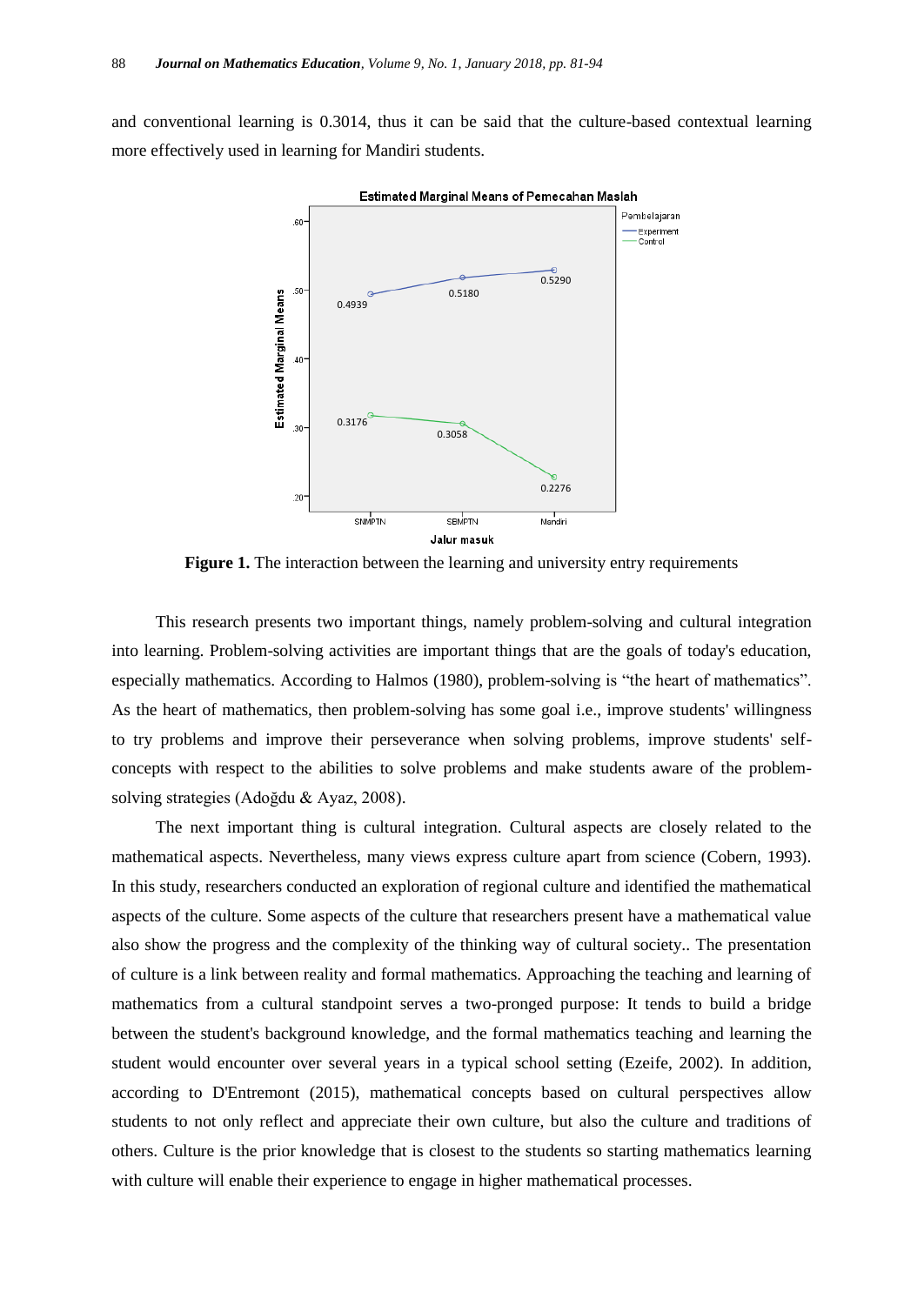The positive impact of cultural integration in mathematics learning is seen in this study. The results showed the culture based contextual learning can increase student mathematics problemsolving ability with an average increase of 0.51 or in the medium category, while the conventional learning, increase student mathematics problem-solving ability with an average increase of 0.30 or in the medium category. This difference is due to different orientations in learning. Conventional learning more focused on material achievement, material mastery, and numeracy skills. Culture-based contextual learning requires students to prefer the ability to think not count, cooperating, sharing ideas and meta cognition. This difference is due to different orientations in learning.

Culture-based contextual learning can increase problem-solving ability in the medium category similar to conventional learning. This learning has the advantage theoretically and support for increasing problem-solving abilities, but not be able to increase the problem-solving ability to the high category. This condition is possible because problem-solving is not a problem that is often studied by students. Tambychika & Meerah (2010) revealed that students lacked in many mathematical skills such as number-fact, visual-spatial and information skills. Lack of general problem-solving skills or cultural context problem and word problem is caused by carelessness, lack of understanding, inability to represent problems to mathematical models and the presence of unusual words on the problem (Dela Cruz & Lapinid, 2014; Angateeah, 2017, Jupri & Drijvers, 2015, Nguyen & Rebello, 2009). Furthermore, problem-solving strategies learned at lower levels tended to be ignored instead of being applied in their mathematical engagements at the higher levels, possibly because of the routine nature of the high-stake national examinations (Leong & Janjaruporn, 2015). This situation becomes quite difficult for students to change the outlook and habits in mathematics past. Achievement in the medium category is caused by students experiencing the culture-based learning activities as something new. The students' weakness generally is to understand this cultural issue or problem is not fully understood in relation to the problem of commanding and interpreting the results in the context of the problem. Many students have difficulty in interpreting or understanding the cultural issues that are transformed into geometric shapes. These difficulties resulted from students" capability of solving the problems technically but not in accordance with the context of the problem with the results that the conclusion and interpretation of the problem are incorrect.

The results of this study are consistent with the opinion of Kadir (2015). Kadir integrates coastal culture into the linear equations system learning. The use of coastal context in learning mathematics significantly enhanced students" mathematical problem-solving skills compared to those with the conventional learning. This implies that the coastal context should be used as alternative context in teaching mathematics. In future, it is interesting to evaluate the effect of coastal context in C-Math teaching materials on the other high-order mathematical thinking skills (Kadir, et.al. 2015). Furthermore, Tandiseru (2015) and Palinussa (2013) develop learning with a cultural context to develop creative thinking skills. Creative thinking ability is also a problem-solving ability that encourages problem-solving in many ways. Both provide a similar description of the positive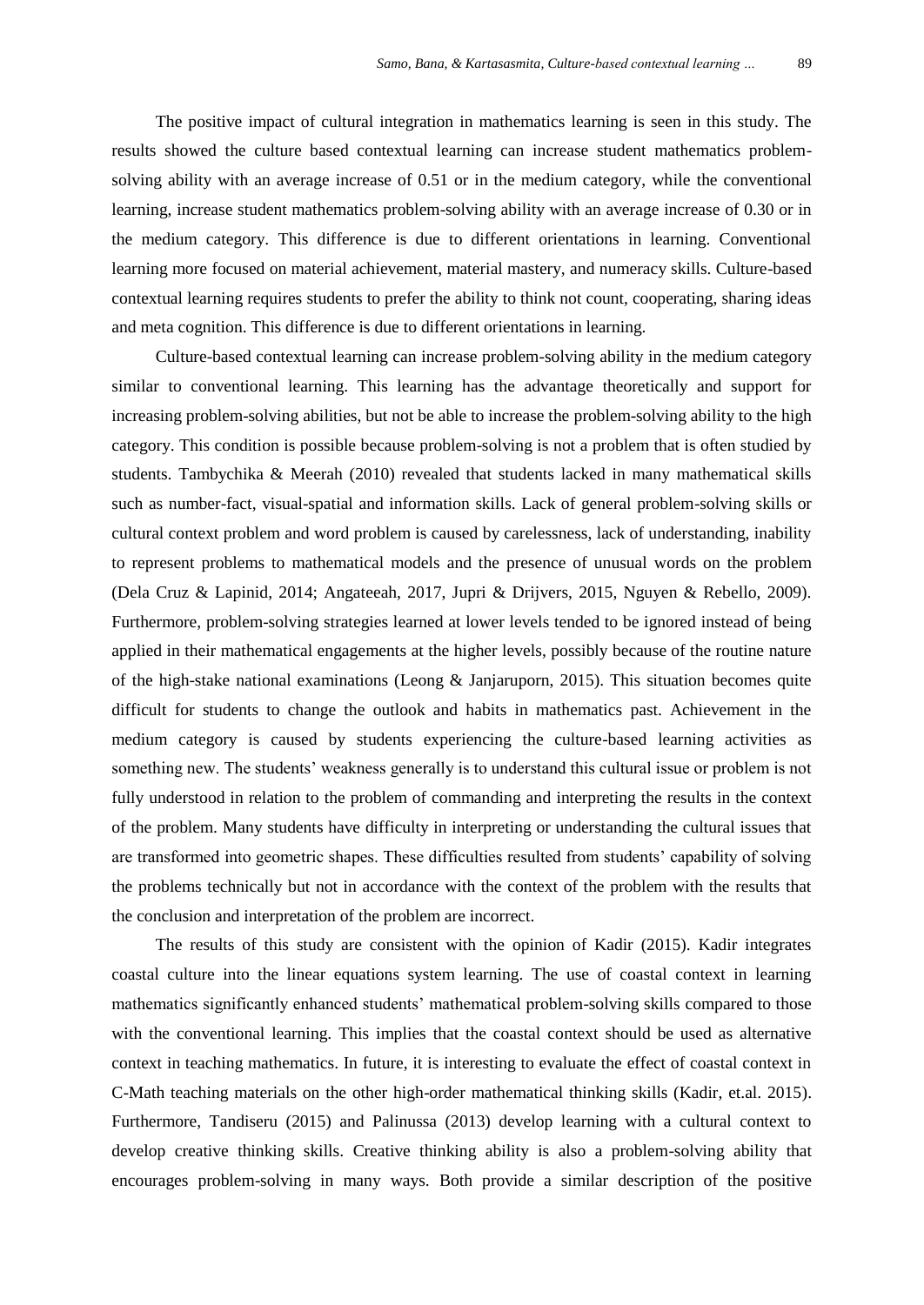influence of cultural context integration with creative thinking ability. Some of these studies provide cultural integration in mathematics learning. The foundation for thinking is the same that culture is a source of everyday learning. Students with their environment are a learning experience in a different culture. Thus, integrating the culture in mathematics learning makes the students familiar with the mathematical content.

The result of the difference between students with an overview of different university entry showed the students in SBMPTN category have no difference in the average n-gain significantly. Students SBMPTN category are the student with a good individual ability. This individual's ability supports the students' ability in solving problems of cultural context. Various studies have revealed different entry qualification will contribute differently to the achievement of students (Yusof & Tamat, 2015; Aidoo-Buameh & Ayagre, 2013; Kukwi & Amuche, 2014; Maharani, Sukestiyarno, & Waluyo, 2017). This difference is due to differences in individual ability which is a good predictor of the learning achievement of mathematics (Andaya, 2014). Nevertheless, some researchers report no correlation between entry qualification and student performance (Babaloba, 2015; Falaye, 2015; Syamsuri, et al. 2017; Ismail & Rahman, 2017). The difference is influenced by different entry qualification reviews. In general, entry qualification reviews based on individual ability. That review presents similar results that there is a positive correlation of qualification entry with student achievement.

The application of contextual learning by integrating the local culture has several advantages such as; 1) to introduce the mathematics that exists in the culture. Culture contains learning values which is unfortunately raised and introduced infrequently as part of the learning activities, 2) to learn mathematics as their life activities, 3) to give introduction of culture into the right steps to encourage students to love their culture and preserve it, 4 to develop students" ability to think to solve the cultural context problem.

## **CONCLUSION**

Culture-based contextual learning is a learning approach based on constructivism by integrating cultural as part of the learning activities. The culture was appointed and introduced as an introduction to learning activities, with the content of mathematics and evaluation instruments. The results showed differences in enhancement between the problem-solving ability of students taught by culture-based contextual learning and conventional learning which culture-based contextual learning better able to increase the problem-solving ability than conventional learning. Moreover, in a review of the university entry, students with SNMPTN and Mandiri have differences increase problem-solving ability significantly. Integrating culture into learning activities is one of the other recommendations aimed at introducing local culture as identity also shows the relationship of culture with science. This lesson only presents some cultural aspects related to geometry content. Other researchers can explore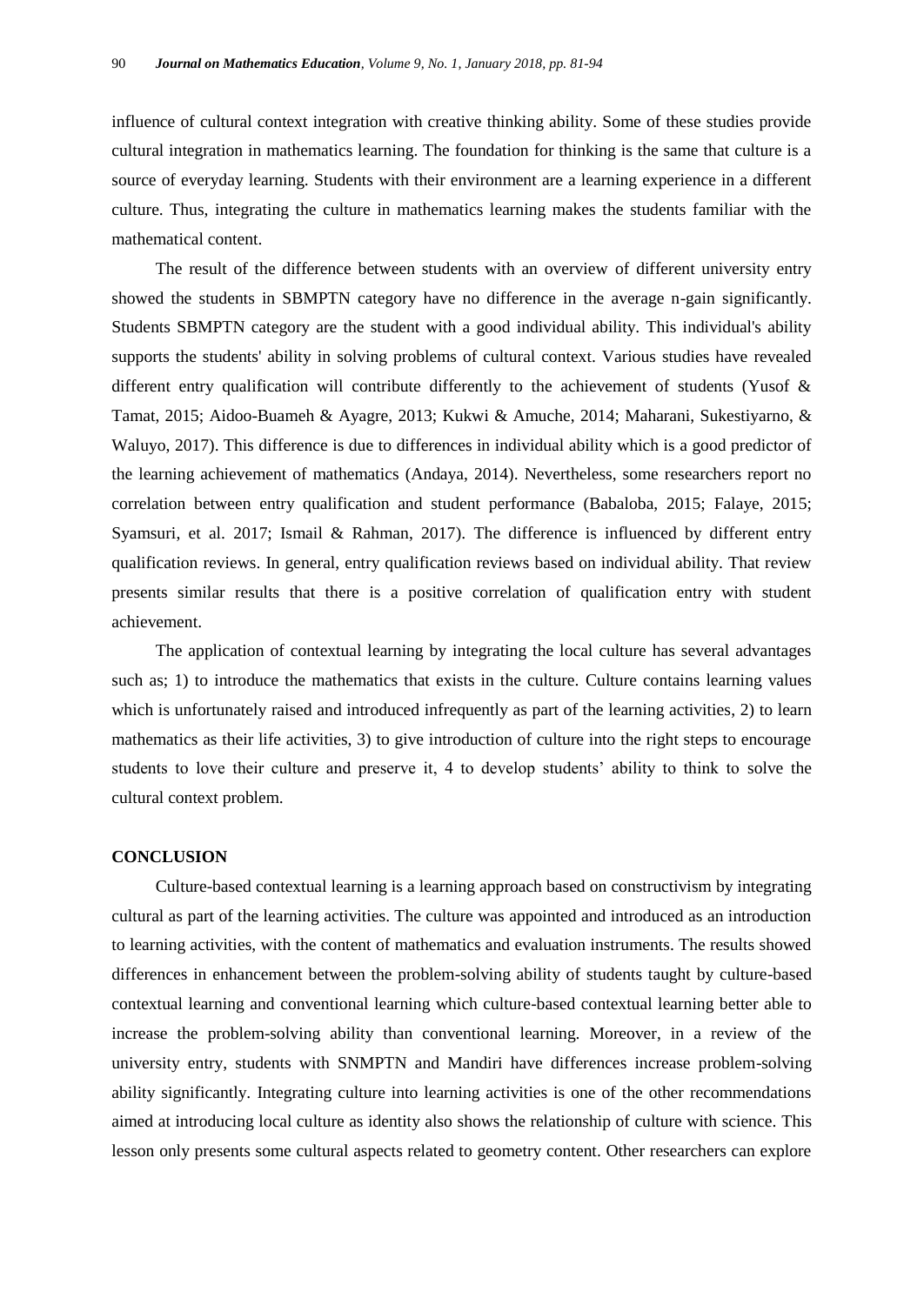more and integrate in mathematics learning at elementary and high school. Its purpose is to introduce culture and learn mathematics in that culture.

## **ACKNOWLEDGMENTS**

I would like to thank the first year mathematic education students for their support, without their help this work would never have been possible. I also sincerely and gratefully thank Prof. Darhim and Bana G. Kartasasmita, Ph.D for their valuable suggestions and discussions.

## **REFERENCES**

- Andaya, O.J.F. (2014). Factors that affect mathematics achievements of students of Philippine Normal University-Isabela Campus. *International Refereed Research Journal, 5*(4), 83-91.
- Angateeah, K. S. (2017). An investigation of students" difficulties in solving non-routine word problem at lower secondary. *International Journal of Learning and Teaching*, *3*(1), 46-50.
- Antar, Y. et al. (2010). *Pesan dari Wae Rebo: kelahiran kembali arsitektur nusantara: sebuah pelajaran dari masa lalu untuk masa depan*. Jakarta: Gramedia.
- Aydoğdu, M., & Ayaz, M. F. (2008). The importance of problem-solving in mathematics curriculum. *e-Journal of New World Sciences Academy*, *3*(4), 538-545.
- Babalola, I. T. (2015). Relationship between entry qualification and performance in a"level chemistry: a case study of school of basic and remedial studies, Yobe State University, Damaturu, Yobe State. *African Educational Research Journal*, *3*(2), S1-S6.
- Buameh, J. A. & Ayagre, P. (2013). The effect of entry grades on academic performance of university accounting students: a case of undergraduates of central university college. *Research Journal of Finance and Accounting*, *4*(7), 198-206.
- Cobern, W.W. (1993). *Contextual constructivism: The impact of culture on the learning and teaching of science.* In K. G. Tobin (editor), The practice of constructivism in science education (pp. 51- 69). Hillsdale, NJ: Lawrence Erlbaum Associates, Inc.
- D"Entremont, Y. (2015). Linking mathematics, culture and community. *Procedia - Social and Behavioral Sciences,* 174 (2015), 2818 – 2824. International Conference on New Horizons in Education, INTE 2014, 25-27 June 2014, Paris, France.
- Dela Cruz, J.K.B., & Lapinid, M.R.C. (2014). *Students' difficulties in translating worded problems into mathematical symbols*. Paper Presented at the DLSU Research Congress 2014 De La Salle University, Manila, Philippines.
- Ezeife, A.N. (2002). Mathematics and culture nexus: the interactions of culture and mathematics in an Aboriginal classroom. *International Education Journal*, *3*(3), 176-187.
- Faleye, B.A. (2015). Predictive validity of students' entry qualifications into mathematics programme in Nigeria"s Osun and Oyo States" Colleges of Education. *Journal of Education and Human Development, 4*(4), 209-217.
- Halmos, P.R. (1980). The heart of mathematics. *The American Mathematical Monthly*, *87*(7), 519- 524.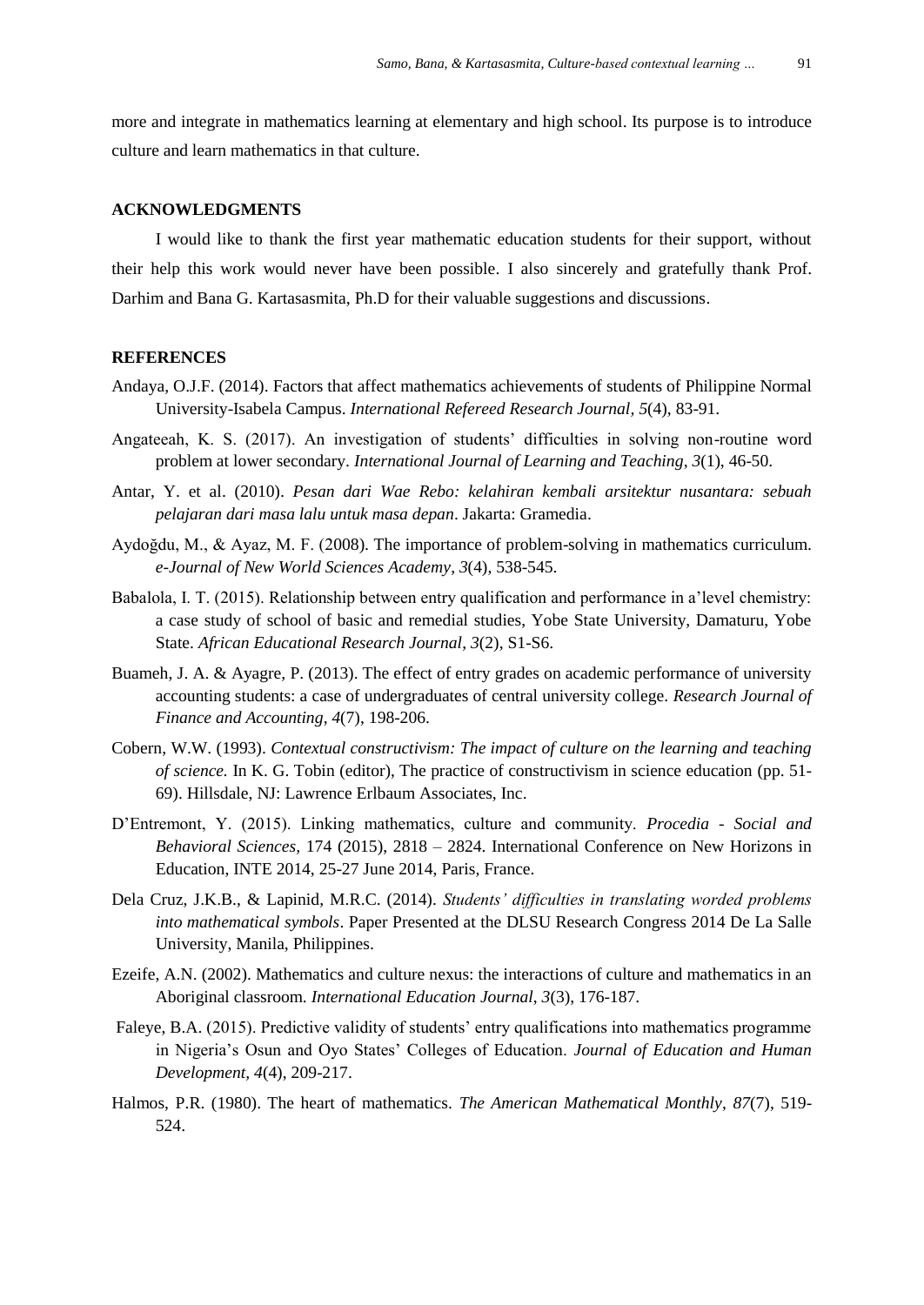- Ismail, Z. & Rahman, S.N.A. (2017). Learning 2-Dimensional and 3-Dimensional Geometry with Geogebra: Which Would Students Do Better?. *International Journal on Emerging Mathematics Education*, *1*(2), 121-134.
- Johnson, B.E. (2002). *Contextual teaching and learning: connecting content to context. What it is and why it's here to stay.* California: Corwin Press, Inc., Thousand Oaks.
- Jooganah, K., & Williams, J. (2010). *The transition to advanced mathematical thinking: sociocultural and cognitive perspectives. In Joubert, M. and Andrews*, P. (Eds.) Proceedings of the British Congress for Mathematics Education April 2010 (113-120) Proceedings of the British Congress for Mathematics Education. England: University of Manchester.
- Jupri, A. & Drijvers, P. (2006). Student difficulties in mathematizing word problems in algebra. *Eurasia Journal of Mathematics, Science & Technology Education*, *12*(9), 2481-2502.
- Kadir, et. al. (2015). Coastal context in learning mathematics to enhance mathematical problem solving skills of secondary school students. *Proceedings of the 14th International Conference on Education and Educational Technology*, *15*(16), 95-102.
- Kapilawi, Y. W. D., Antariksa, & Nugroho, A. M. (2015). Lokalitas struktur konstruksi rumah tradisional Sabu di kampung adat Namata, NTT. *Review of Urbanism and Architectural Studies*, *13*(2), 60-66.
- Krulik, S. & Rudnick, J.A. (1988). *Reasoning and problem solving: a handbook for elementary school teachers*. Boston: Allyn and Bacon, Inc.
- Kukwi, I.J. & Amuche, C.I. (2014). Entry qualifications as predictor of students' final year academic performance in Nasarawa State College of Education Akwanga Nigeria. *American International Journal of Research in Humanities, Arts and Social Sciences*, *7*(1), 38-42.
- Lake, R.Ch. (2014). Konsep ruang dalam dan ruang luar arsitektur tradisional Suku Atoni di kampung Tamkesi di Pulau Timor. *E-Journal Graduate Unpar Part D-Architecture, 1*(2), 61-74.
- Leong, Y.H., & Janjaruporn, R. (2015). *Teaching of problem solving in school mathematics classrooms.* In S.J. Cho (ed.), The Proceedings of the 12th International Congress on Mathematical Education, Seoul, Korea, 8-15 July 2012.
- Maharani, H.R., Sukestiyarno, & Waluya, B. (2017). Creative Thinking Process Based on Wallas Model in Solving Mathematics Problem. *International Journal on Emerging Mathematics Education*, *1*(2), 177-184.
- National Council of Teachers of Mathematics. (2000). *Executive Summary Principles and standards for school mathematics*. Reston. VA: Author.
- National Council of Teachers of Mathematics. (2010). *Why is teaching with problem-solving important to student learning?* Reston. VA: Author.
- Nguyen, D., & Rebello, N.S. (2009). *Physics Education Research Conference*. AIP Conference Proceedings, 1179 (1), 221-224. USA: American Institute of Physics.
- Nugrahaeni, R. & Suprijanto, I. (2010). Interpretasi makna bangunan tradisional Sonaf di kampung Maslete (bangunan tradisional Atoni, kabupaten Timor Tengah Utara, Propinsi NTT). Seminar Jelajah Arsitektur Nasional ITS, 1-10. Surabaya: Institut Tehnologi 10 November Surabaya
- Palinusa, A. L. (2013). Students" critical mathematical thinking skills and character: Experiments for junior high school students through realistic mathematics education culture-based. *Journal on Mathematics Education*, *4*(1), 75-94.